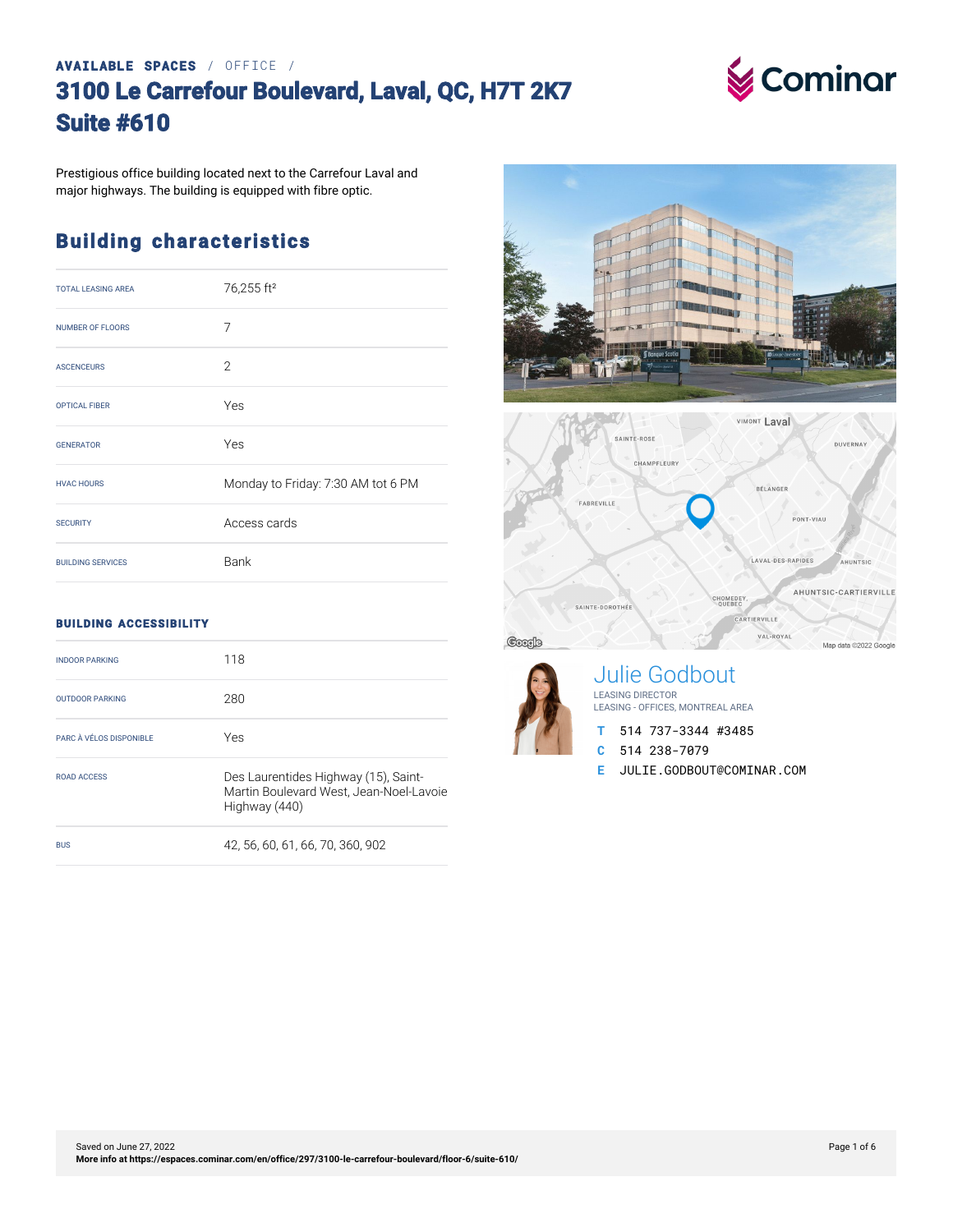#### Saved on June 27, 2022 **[More info at https://espaces.cominar.com/en/office/297/3100-le-carrefour-boulevard/floor-6/suite-610/](https://espaces.cominar.com/en/office/297/3100-le-carrefour-boulevard/floor-6/suite-610/)**

### **AVAILABLE SPACES** / OFFICE / **3100 Le Carrefour Boulevard, Laval, QC, H7T 2K7 Suite #610**

## **Space characteristics**

| <b>AVAILABLE LEASING AREA</b> | 5,298 ft <sup>2</sup>                 |
|-------------------------------|---------------------------------------|
| <b>AVAILABILITY</b>           | Immediate                             |
| NUMBER OF FLOORS              | 1                                     |
| <b>FLOOR AREA</b>             | 12,781 ft <sup>2</sup>                |
| <b>ADDITIONNAL RENT</b>       | \$15.48 /ft <sup>2</sup>              |
| <b>ENERGY</b>                 | Included                              |
| <b>COMMENTS / NOTES</b>       | This local has existing improvements. |
|                               |                                       |









Julie Godbout LEASING DIRECTOR LEASING - OFFICES, MONTREAL AREA

- **T** 514 737-3344 #3485
- **C** 514 238-7079
- **E** JULIE.GODBOUT@COMINAR.COM

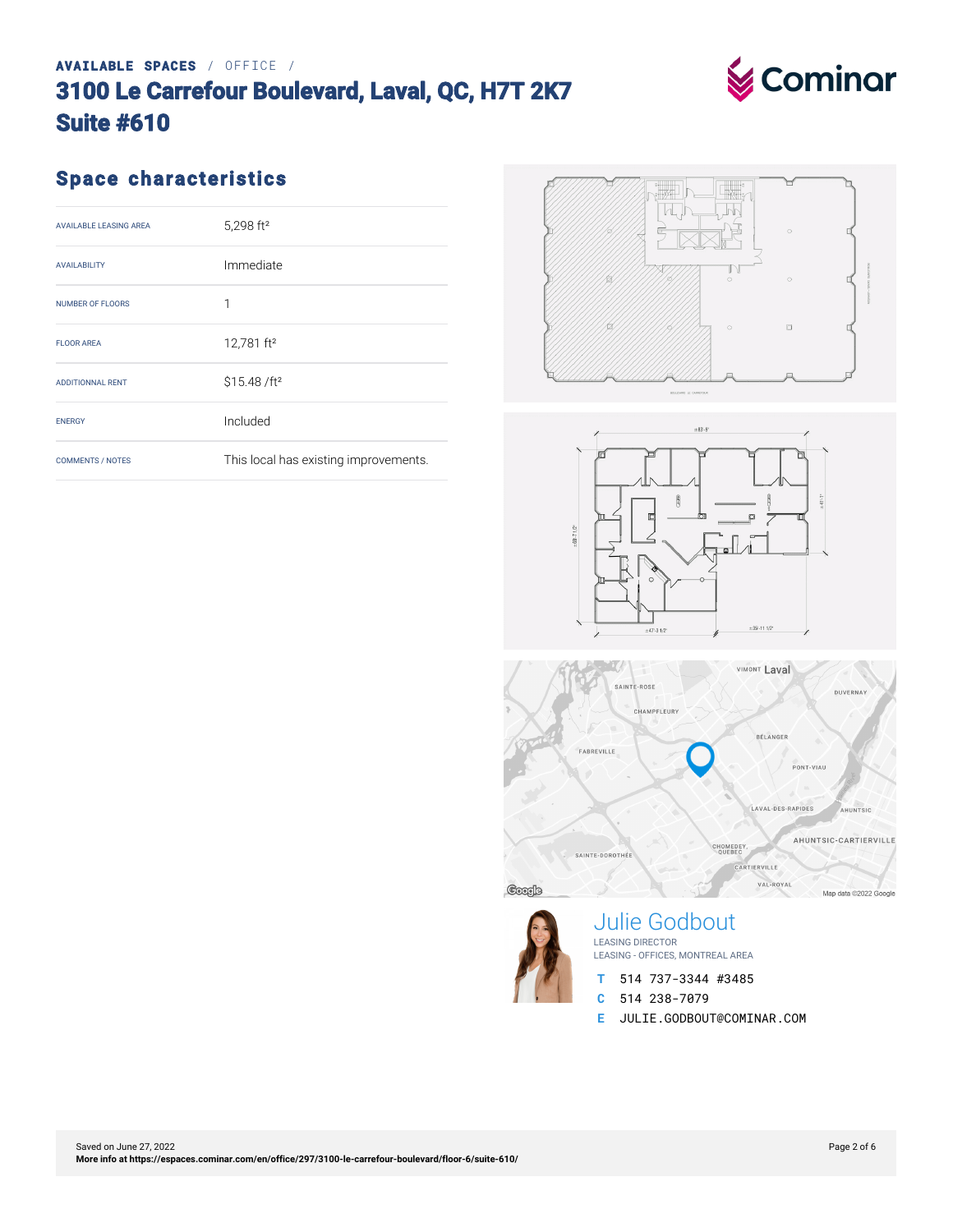





BOULEVARD LE CARREFOUR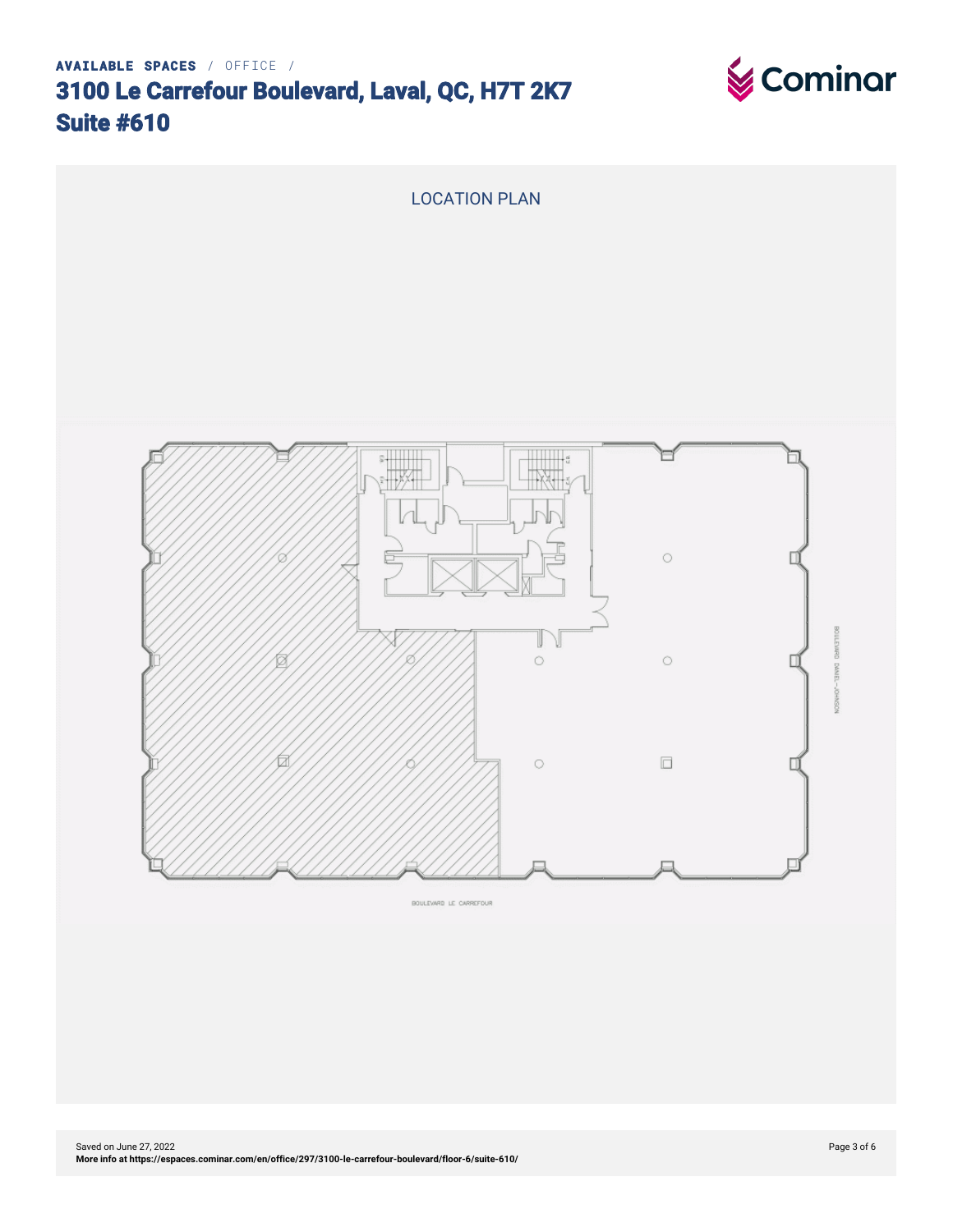

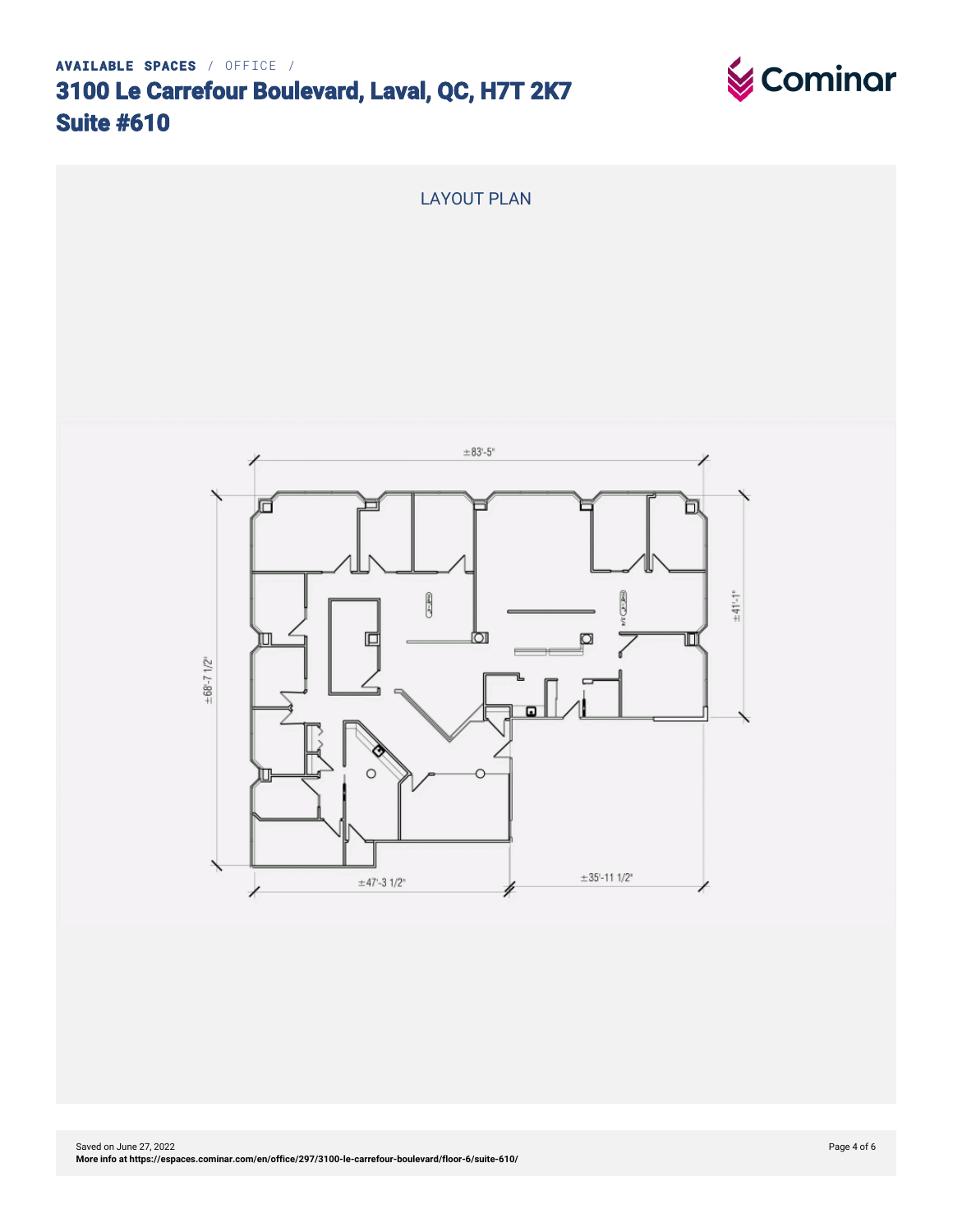